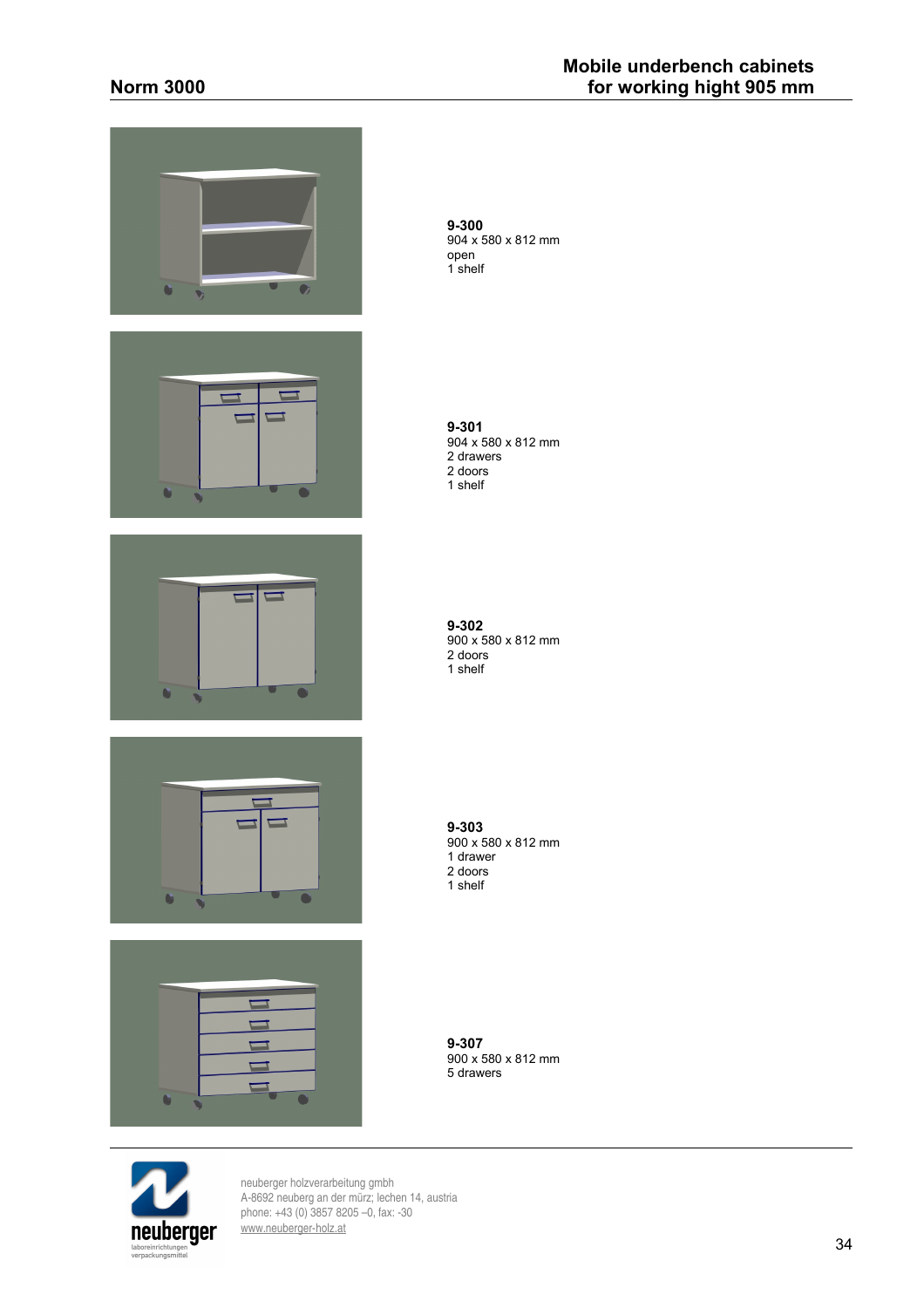| $\bullet$<br>v<br>$\bullet$<br>۰. | $9 - 310$<br>454 x 580 x 812 mm<br>open<br>1 shelf               | 12-310<br>604 x 580 x 812 mm<br>open<br>1 shelf               |
|-----------------------------------|------------------------------------------------------------------|---------------------------------------------------------------|
| σ                                 | $9 - 311$<br>454 x 580 x 812 mm<br>1 drawer<br>1 door<br>1 shelf | 12-311<br>604 x 580 x 812 mm<br>1 drawer<br>1 door<br>1 shelf |
| O.                                | $9 - 312$<br>454 x 580 x 812 mm<br>1 door<br>1 shelf             | 12-312<br>604 x 580 x 812 mm<br>1 door<br>1 shelf             |
| o                                 | $9 - 313$<br>454 x 580 x 812 mm<br>5 drawers                     | 12-313<br>604 x 580 x 812 mm<br>5 drawers                     |
|                                   | $9 - 314$<br>454 x 580 x 812mm<br>1 door<br>1 waste container    | 12-314<br>604 x 580 x 812 mm<br>1 door<br>1 waste container   |

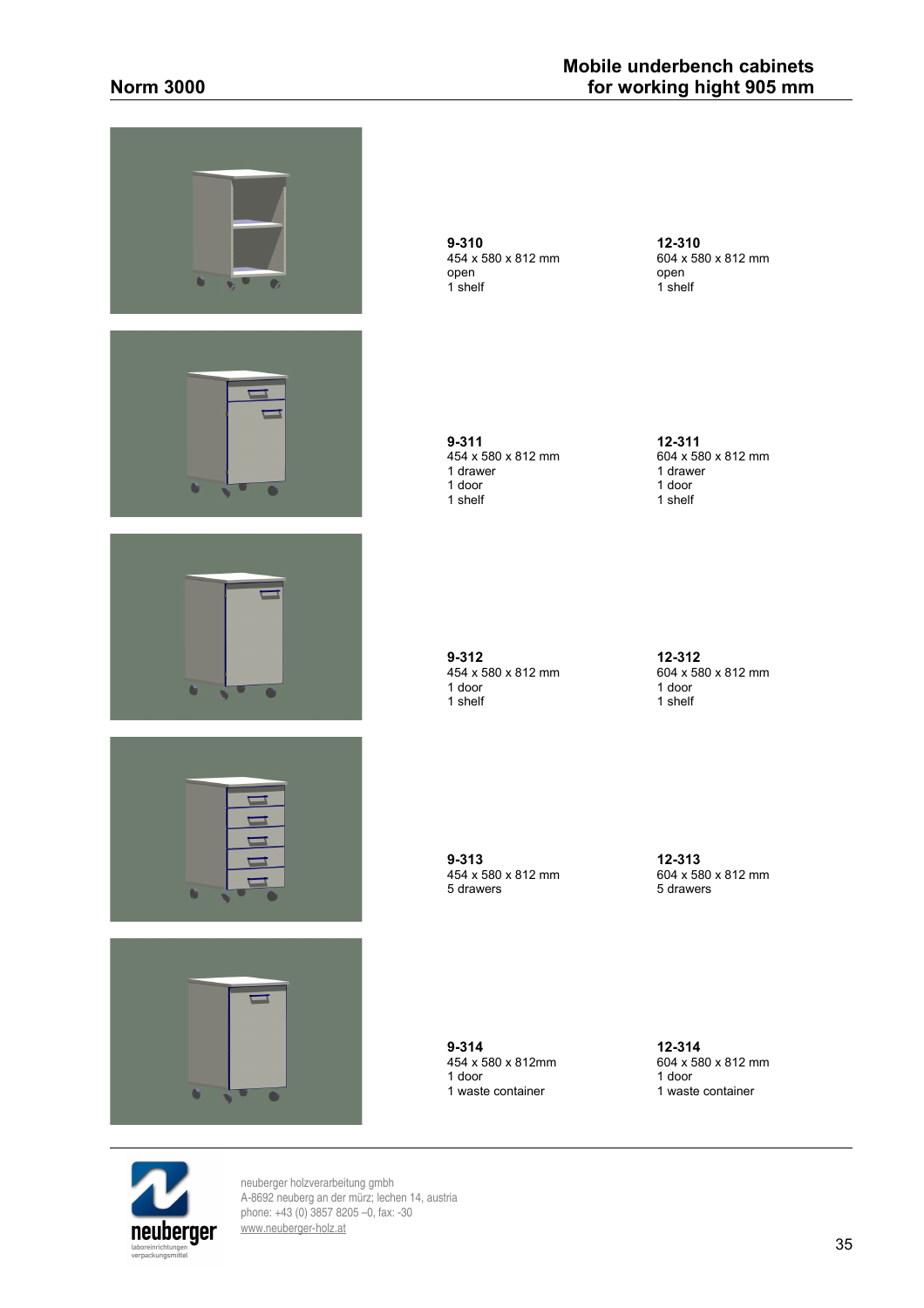

**9-320** 904 x 580 x 659 mm open 1 shelf

**9-321** 904 x 580 x 659 mm 2 drawers 2 doors 1 shelf

**9-322** 904 x 580 x 659 mm 2 doors 1 shelf

**9-323** 904 x 580 x 659 mm 1 drawer 2 doors 1 shelf

**9-327** 904 x 580 x 659 mm 4 drawers

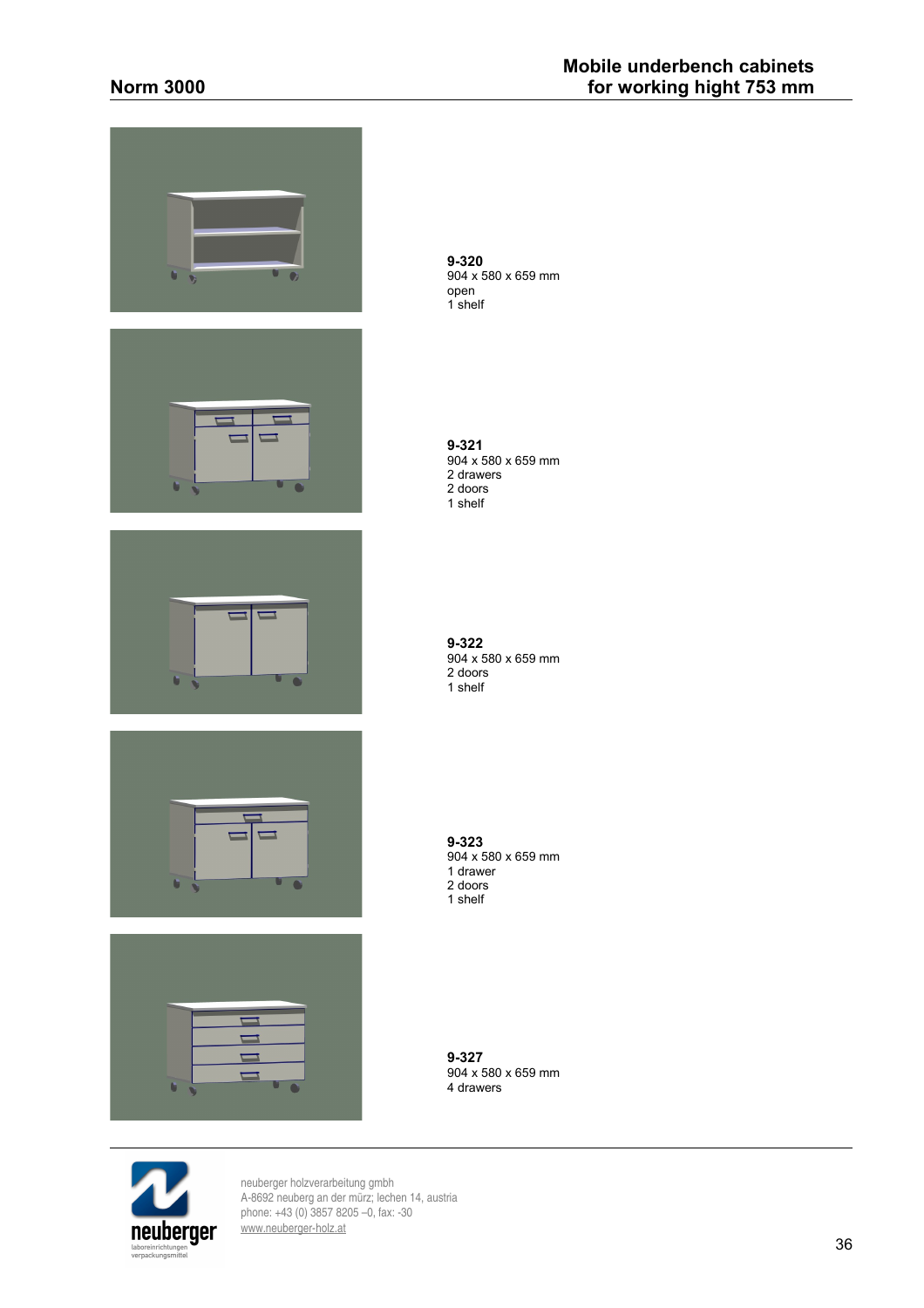| $\mathbf{U}$           | 9-330<br>454 x 580 x 659 mm<br>open<br>1 shelf                   | 12-330<br>604 x 580 x 659 mm<br>open<br>$1$ shelf             |
|------------------------|------------------------------------------------------------------|---------------------------------------------------------------|
| ٠                      | $9 - 331$<br>454 x 580 x 659 mm<br>1 drawer<br>1 door<br>1 shelf | 12-331<br>604 x 580 x 659 mm<br>1 drawer<br>1 door<br>1 shelf |
|                        | 9-332<br>454 x 580 x 659 mm<br>1 door<br>1 shelf                 | 12-332<br>604 x 580 x 659 mm<br>1 door<br>1 shelf             |
| ٠                      | 9-333<br>454 x 580 x 659 mm<br>4 drawers                         | 12-333<br>604 x 580 x 659 mm<br>4 drawers                     |
| $\bullet$<br>$\bullet$ | 9-334<br>454 x 580 x 659 mm<br>1 door<br>1 waste container       | 12-334<br>604 x 580 x 659 mm<br>1 door<br>1 waste container   |

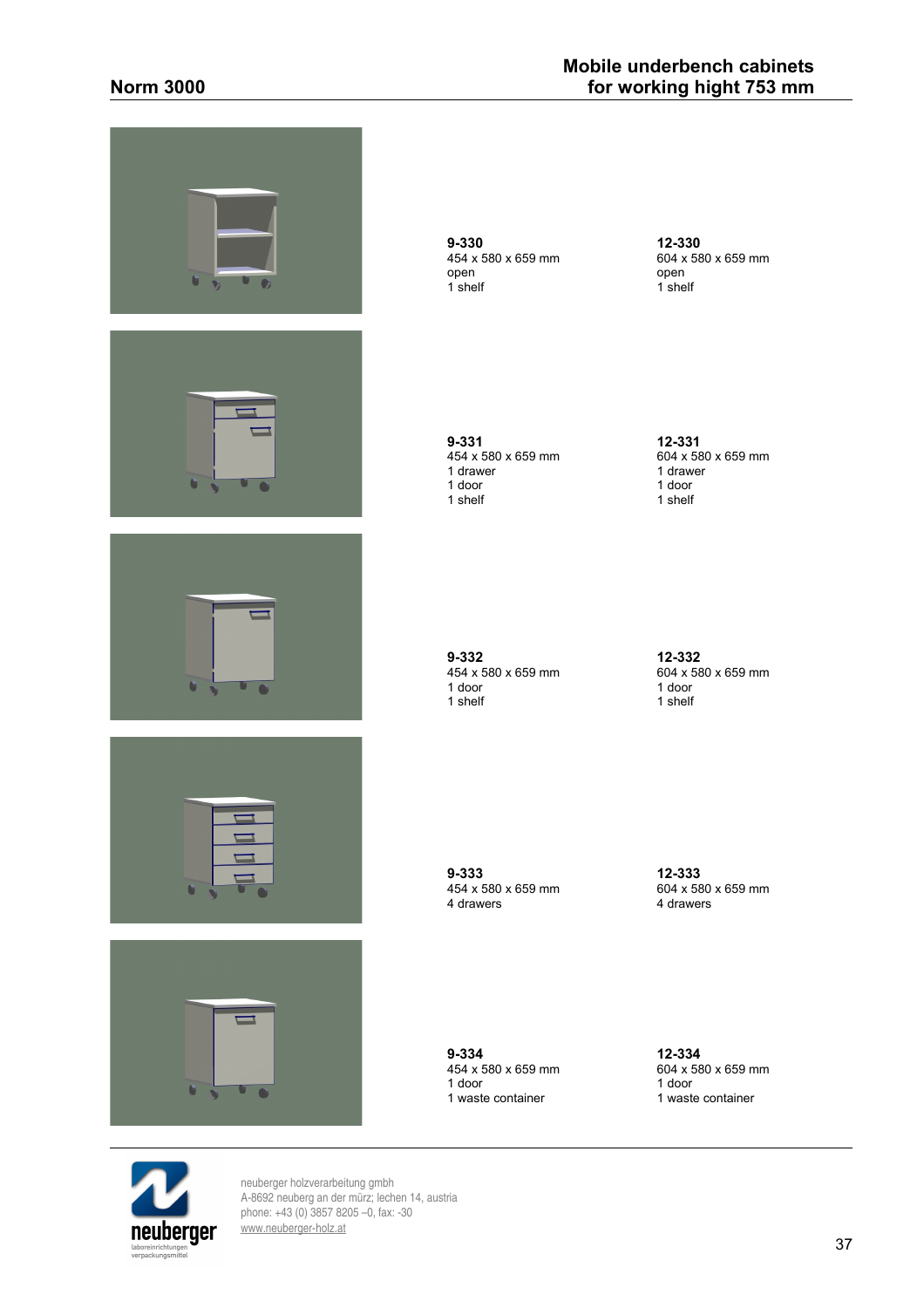



**9-335 12-335**<br>454 x 580 x 659 mm<br>604 x 580 x 659 mm 454 x 580 x 659 mm 604 x 580 x 659 mm 1 material draw leaf 1 material draw leaf 1 drawer<br>1 drawer for suspended 1 drawer

pocket filing pocket filing

- 
- 
- 1 drawer for suspended<br>pocket filing

**9-333 12-333** 454 x 580 x 659 mm 604 x 580 x 659 mm 1 draw leaf to write on 1 draw leaf to write on 1 draw leaf 4 drawers 4 drawers